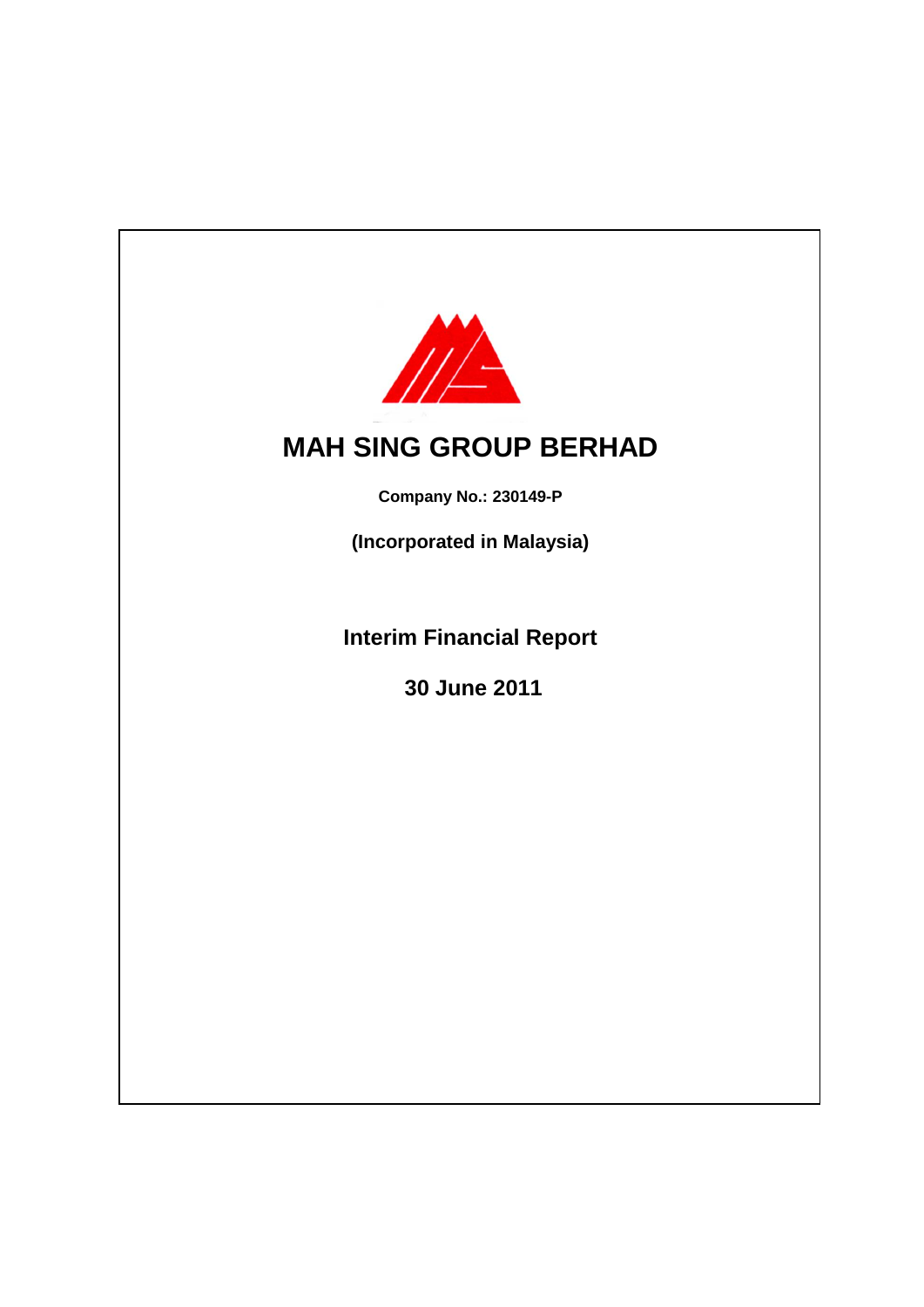# **MAH SING GROUP BERHAD**

**Company No.: 230149-P (Incorporated in Malaysia)**

**Interim Financial Report - 30 June 2011**

|                                                                 | Page No. |
|-----------------------------------------------------------------|----------|
| <b>Condensed Consolidated Statement Of Financial Position</b>   | 1        |
| <b>Condensed Consolidated Income Statement</b>                  | 2        |
| <b>Condensed Consolidated Statement of Comprehensive Income</b> | 3        |
| <b>Condensed Consolidated Statement Of Changes In Equity</b>    | 4        |
| <b>Condensed Consolidated Statement of Cash Flow</b>            | 5        |
| <b>Notes To The Interim Financial Report</b>                    | ճ - 15   |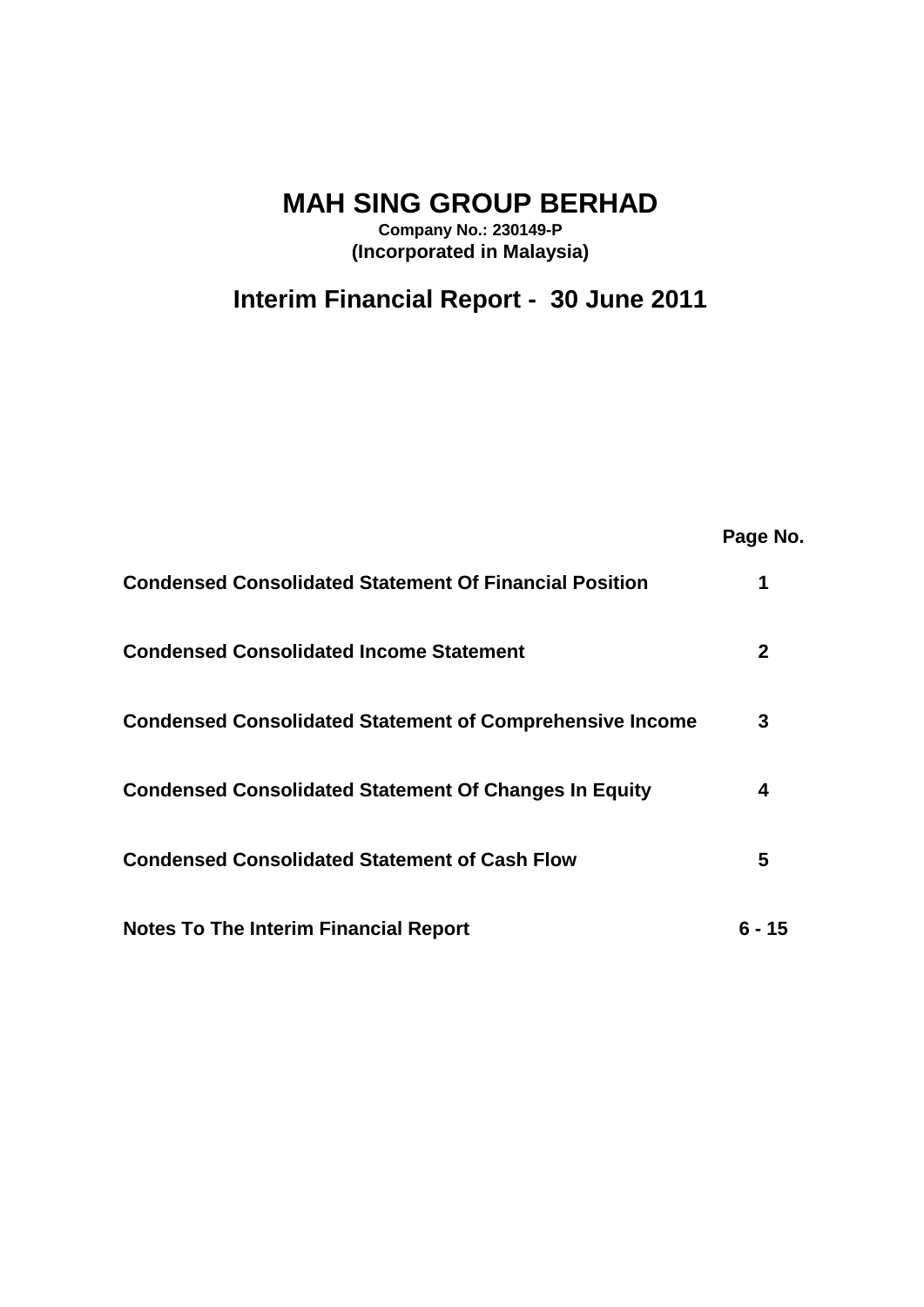*(Company No.: 230149-P)* **(Incorporated in Malaysia)**

#### **CONDENSED CONSOLIDATED STATEMENT OF FINANCIAL POSITION**

**As at 30 June 2011**

| (The figures have not been audited)                                                   |               |               |
|---------------------------------------------------------------------------------------|---------------|---------------|
|                                                                                       |               | (AUDITED)     |
|                                                                                       | AS AT         | AS AT         |
|                                                                                       | 30/6/2011     | 31/12/2010    |
|                                                                                       | <b>RM'000</b> | <b>RM'000</b> |
| <b>ASSETS</b>                                                                         |               |               |
| <b>Non-current Assets</b>                                                             |               |               |
| Property, plant and equipment                                                         | 67,276        | 66,070        |
| Prepaid lease payments                                                                | 2,951         | 3,149         |
| Investment property                                                                   | 30,609        | 30,609        |
| Land held for property development                                                    | 62,889        | 62,889        |
| Intangible assets                                                                     | 70            | 70            |
| Deferred tax assets                                                                   | 11,582        | 6,864         |
|                                                                                       | 175,377       | 169,651       |
| <b>Current Assets</b>                                                                 |               |               |
| Property development costs                                                            | 1,546,645     | 1,194,326     |
| Inventories                                                                           | 30,355        | 33,183        |
| Trade and other receivables                                                           | 303,050       | 426,083       |
| Current tax assets                                                                    | 6,204         | 5,853         |
| Deposits, cash and bank balances                                                      | 803,368       | 308,647       |
|                                                                                       | 2,689,622     | 1,968,092     |
| <b>TOTAL ASSETS</b>                                                                   | 2,864,999     | 2,137,743     |
|                                                                                       |               |               |
| <b>EQUITY AND LIABILITIES</b><br>Equity Attributable to Equity Holders of the Company |               |               |
| Share capital                                                                         | 415,784       | 415,784       |
| Share premium                                                                         | 130,752       | 130,752       |
| Other reserves                                                                        | 16,639        | (3, 220)      |
| Retained earnings                                                                     | 412,451       | 375,550       |
|                                                                                       | 975,626       | 918,866       |
| Non-controlling interests                                                             | 17,969        | 17,590        |
| <b>Total Equity</b>                                                                   | 993,595       | 936,456       |
| <b>Non-current Liabilities</b>                                                        |               |               |
| Redeemable convertible bonds                                                          | 265,999       |               |
| Term loans                                                                            | 590,066       | 368,531       |
| Long term and deferred payables                                                       | 4,913         | 4,191         |
| Deferred tax liabilities                                                              | 7,621         | 1,838         |
|                                                                                       | 868,599       | 374,560       |
|                                                                                       |               |               |
| <b>Current Liabilities</b>                                                            |               |               |
| Trade and other payables                                                              | 760,616       | 670,908       |
| Term loans                                                                            | 91,819        | 73,019        |
| Short term borrowings                                                                 | 62,754        | 61,670        |
| <b>Bank overdrafts</b>                                                                |               | 74            |
| <b>Current tax liabilities</b>                                                        | 40,217        | 21,056        |
| Dividend payable                                                                      | 47,399        |               |
|                                                                                       | 1,002,805     | 826,727       |
| <b>Total Liabilities</b>                                                              | 1,871,404     | 1,201,287     |
| <b>TOTAL EQUITY AND LIABILITIES</b>                                                   | 2,864,999     | 2,137,743     |
|                                                                                       |               |               |
| Net assets per share attributable to equity holders of the                            |               |               |
| Company(RM)                                                                           | <u>1.17</u>   | 1.10          |

The Condensed Consolidated Statement of Financial Position should be read in conjunction with the audited financial statements for the financial year ended 31 December 2010 and the accompanying explanatory notes attached to the interim financial report.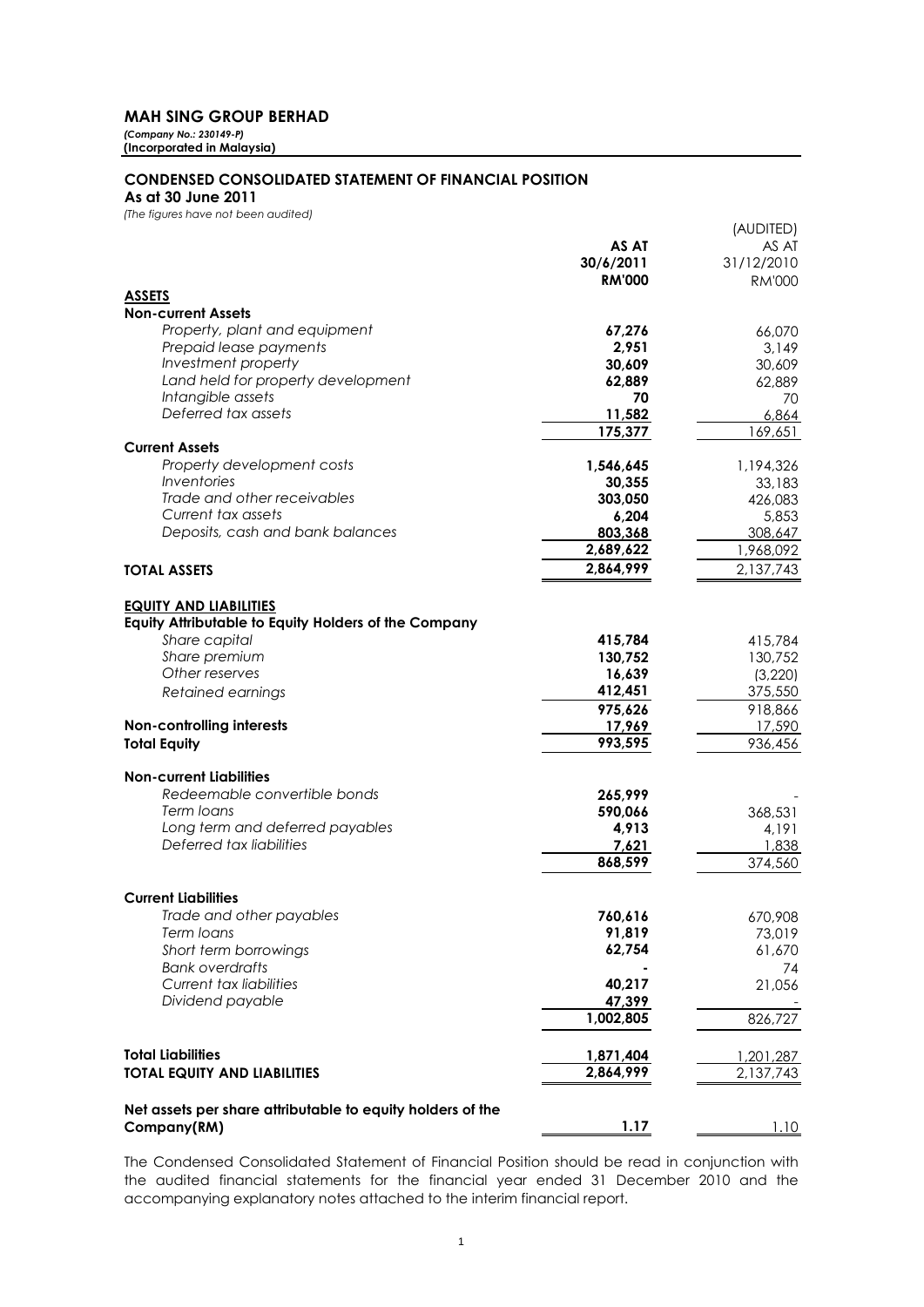*(Company No.: 230149-P)* **(Incorporated in Malaysia)**

# **CONDENSED CONSOLIDATED INCOME STATEMENT**

**For the financial period ended 30 June 2011**

*(The figures have not been audited)*

|                                                                   | 3 months ended |                  | <b>Period ended</b> |               |
|-------------------------------------------------------------------|----------------|------------------|---------------------|---------------|
|                                                                   | 30/6/2011      | 30/6/2010        | 30/6/2011           | 30/6/2010     |
|                                                                   | <b>RM'000</b>  | <b>RM'000</b>    | <b>RM'000</b>       | <b>RM'000</b> |
| Revenue                                                           | 416,119        | 289,050          | 727,874             | 527,362       |
| Cost of sales                                                     | (300,943)      | (210, 262)       | (521,946)           | (378,031)     |
| Gross profit                                                      | 115,176        | 78,788           | 205,928             | 149,331       |
| Other income                                                      | 440            | 467              | 859                 | 773           |
| Selling and marketing expenses                                    | (22, 101)      | (8, 877)         | (30, 202)           | (15, 367)     |
| Administrative expenses                                           | (25, 817)      | (15,006)         | (44, 637)           | (30, 148)     |
| Other operating expenses                                          | (5,861)        | (7,008)          | (11, 785)           | (14, 123)     |
| Interest income                                                   | 727            | 105              | 876                 | 230           |
| Finance costs                                                     | (579)          | (504)            | (865)               | (1, 018)      |
| Profit before taxation                                            | 61,985         | 47,965           | 120,174             | 89,678        |
| Income tax expense                                                | (19, 316)      | <u>(15,378) </u> | (35,601)            | (25,462)      |
| Profit For The Period                                             | 42,669         | 32,587           | 84,573              | 64,216        |
| Profit attributable to:                                           |                |                  |                     |               |
| Equity holders of the Company                                     | 43,132         | 29,159           | 84,300              | 57,043        |
| Non-controlling interests                                         | (463)          | 3,428            | 273                 | 7,173         |
|                                                                   | 42,669         | 32,587           | 84,573              | 64,216        |
| Earnings per share attributable to equity holders of the Company: |                |                  |                     |               |
| - Basic (sen)<br>Note B14                                         | 5.19           | 3.51             | 10.14               | 6.86          |
| Note B14<br>- Diluted (sen)                                       | 5.04           | 3.51             | 9.89                | 6.86          |

The Condensed Consolidated Income Statement should be read in conjunction with the audited financial statements for the financial year ended 31 December 2010 and the accompanying explanatory notes attached to the interim financial report.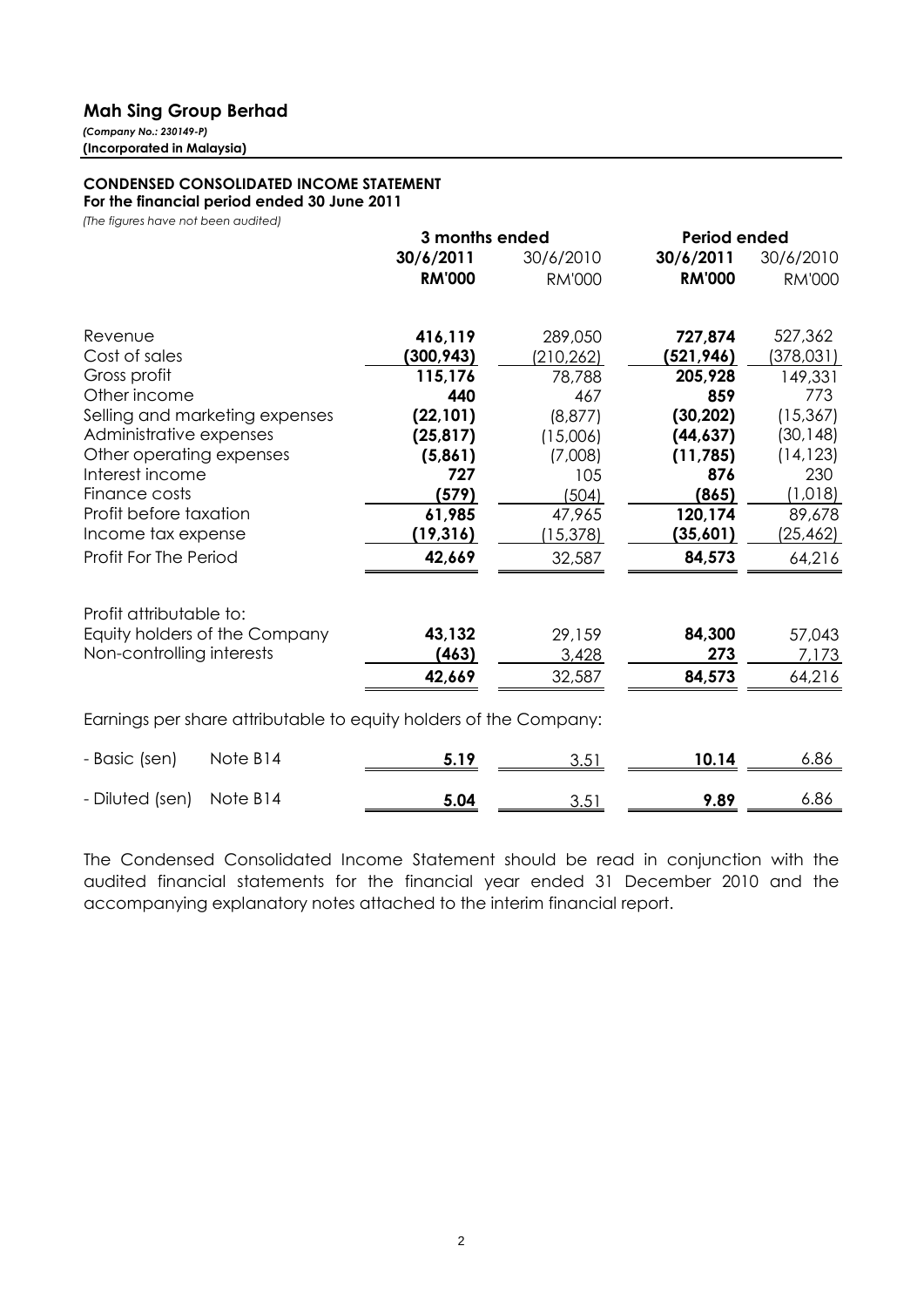*(Company No.: 230149-P)* **(Incorporated in Malaysia)**

# **CONDENSED CONSOLIDATED STATEMENT OF COMPREHENSIVE INCOME For the financial period ended 30 June 2011**

*(The figures have not been audited)*

|                                                                      | 3 months ended  |                 | Period ended      |                   |
|----------------------------------------------------------------------|-----------------|-----------------|-------------------|-------------------|
|                                                                      | 30/6/2011       | 30/6/2010       | 30/6/2011         | 30/6/2010         |
|                                                                      | <b>RM'000</b>   | <b>RM'000</b>   | <b>RM'000</b>     | <b>RM'000</b>     |
| Profit For The Period<br>Foreign currency translation difference for | 42,669<br>(571) | 32,587<br>(202) | 84,573<br>(1,746) | 64,216<br>(6,072) |
| foreign operations                                                   |                 |                 |                   |                   |
| Total comprehensive income for the period                            | 42,098          | 32,385          | 82,827            | 58,144            |
| Total comprehensive income attributable to:                          |                 |                 |                   |                   |
| Equity holders of the Company                                        | 42,548          | 28,997          | 82,448            | 51,321            |
| Non-controlling interests                                            | (450)           | 3,388           | 379               | 6,823             |
|                                                                      | 42,098          | 32,385          | 82,827            | 58,144            |

The Condensed Consolidated Statement of Comprehensive Income should be read in conjunction with the audited financial statements for the financial year ended 31 December 2010 and the accompanying explanatory notes attached to the interim financial report.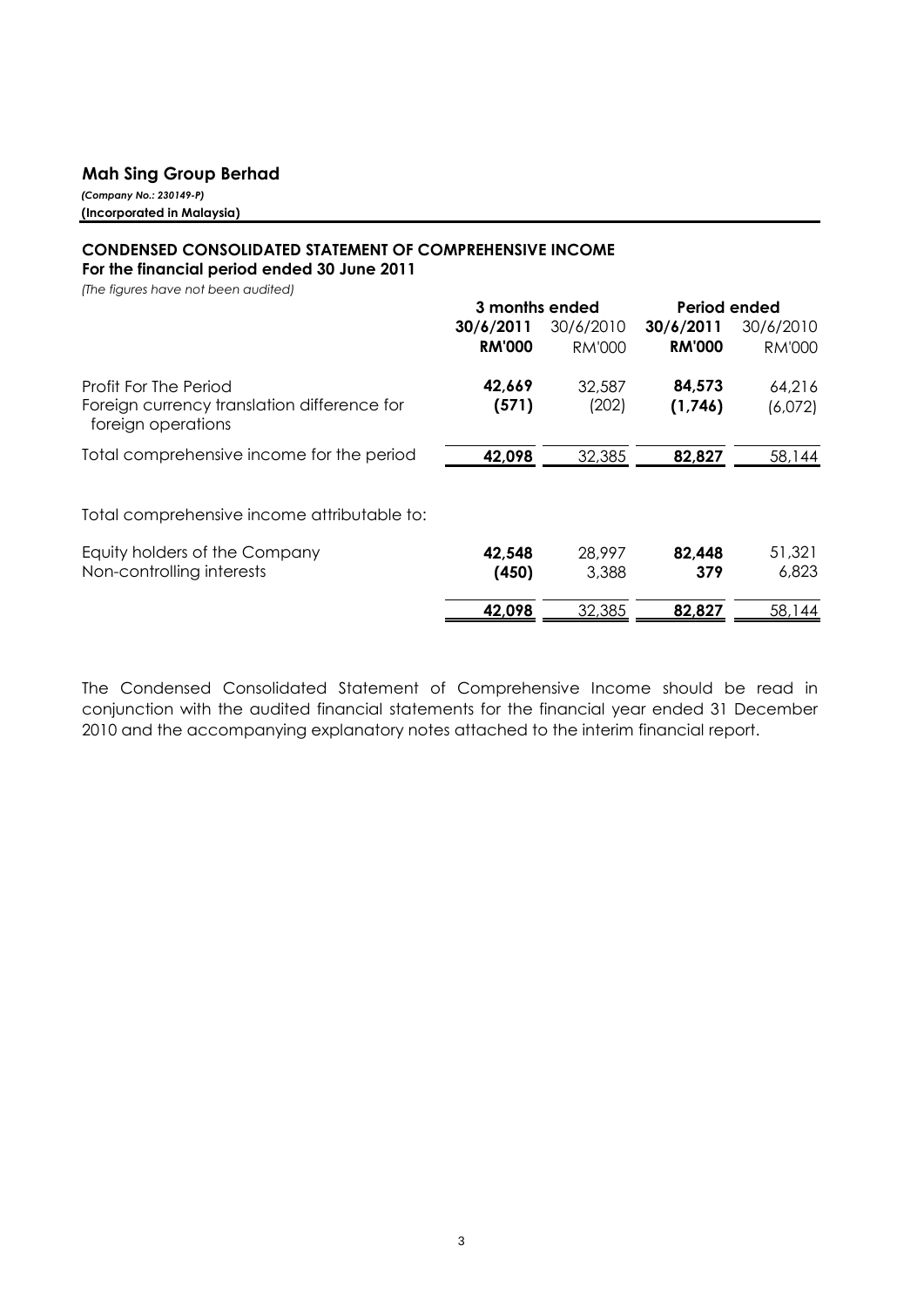*(Company No.: 230149-P)*

#### **(Incorporated in Malaysia)**

#### **CONDENSED CONSOLIDATED STATEMENT OF CHANGES IN EQUITY**

#### **For the financial period ended 30 June 2011**

*(The figures have not been audited)*

|                                                            | Attributable to equity holders of the Company |                         |                                                |                                    |                      |                      |               |                                         |                 |
|------------------------------------------------------------|-----------------------------------------------|-------------------------|------------------------------------------------|------------------------------------|----------------------|----------------------|---------------|-----------------------------------------|-----------------|
|                                                            | Non-Distributable                             |                         |                                                |                                    | <b>Distributable</b> |                      |               |                                         |                 |
| 6 months ended 30 June 2011                                | <b>Share</b><br>capital                       | <b>Share</b><br>premium | Equity-settled<br>employees<br>benefit reserve | Exchange<br>fluctuation<br>reserve | Other<br>reserve     | Retained<br>earnings | Total         | Non-<br>controlling<br><b>Interests</b> | Total<br>Equity |
|                                                            | <b>RM'000</b>                                 | <b>RM'000</b>           | <b>RM'000</b>                                  | <b>RM'000</b>                      | <b>RM'000</b>        | <b>RM'000</b>        | <b>RM'000</b> | <b>RM'000</b>                           | <b>RM'000</b>   |
| <b>Balance at 1/1/2011</b>                                 | 415,784                                       | 130,752                 | 1,002                                          | (4, 222)                           | $\blacksquare$       | 375,550              | 918,866       | 17,590                                  | 936,456         |
| Amount recognised directly in equity:                      |                                               |                         |                                                |                                    |                      |                      |               |                                         |                 |
| Foreign exchange fluctuation                               |                                               |                         | $\blacksquare$                                 | (1,852)                            |                      |                      | (1, 852)      | 106                                     | (1,746)         |
| Profit for the financial period                            |                                               |                         |                                                |                                    |                      | 84,300               | 84,300        | 273                                     | 84,573          |
| Total comprehensive income for the period                  | $\overline{\phantom{a}}$                      |                         | $\sim$                                         | (1, 852)                           |                      | 84,300               | 82,448        | 379                                     | 82,827          |
| Options granted under ESOS                                 | $\overline{\phantom{a}}$                      | $\blacksquare$          | 4,374                                          | $\blacksquare$                     |                      |                      | 4,374         |                                         | 4,374           |
| Equity component of convertible bonds                      |                                               |                         |                                                | $\overline{\phantom{a}}$           | 17,337               |                      | 17.337        |                                         | 17,337          |
| Dividends for the financial year ended<br>31 December 2010 |                                               |                         | ۰                                              |                                    |                      | (47, 399)            | (47, 399)     |                                         | (47, 399)       |
| <b>Balance at 30/6/2011</b>                                | 415,784                                       | 130,752                 | 5,376                                          | (6,074)                            | 17,337               | 412,451              | 975,626       | 17.969                                  | 993,595         |

|                                                            | Attributable to equity holders of the Company |               |                          |                          |                          |               |               |                          |               |
|------------------------------------------------------------|-----------------------------------------------|---------------|--------------------------|--------------------------|--------------------------|---------------|---------------|--------------------------|---------------|
|                                                            |                                               |               | Non-Distributable        |                          |                          | Distributable |               |                          |               |
|                                                            |                                               |               | Equity-settled           | Exchange                 |                          |               |               | Non-                     |               |
|                                                            | Share                                         | Share         | employees                | fluctuation              | Other                    | Retained      |               | controlling              | Total         |
| 6 months ended 30 June 2010                                | capital                                       | premium       | benefit reserve          | reserve                  | reserve                  | earnings      | Total         | Interests                | Equity        |
|                                                            | <b>RM'000</b>                                 | <b>RM'000</b> | <b>RM'000</b>            | <b>RM'000</b>            |                          | <b>RM'000</b> | <b>RM'000</b> | <b>RM'000</b>            | <b>RM'000</b> |
| Balance at 1/1/2010                                        | 346,487                                       | 200,369       | 22                       | 4,762                    | $\overline{\phantom{0}}$ | 294,054       | 845,694       | 7,774                    | 853,468       |
| Effect of first adoption of FRS 139                        |                                               |               | $\overline{\phantom{a}}$ |                          |                          | 1,812         | 1,812         | 299                      | 2,111         |
| Balance at 1/1/2010 (restated)                             | 346,487                                       | 200,369       | 22                       | 4,762                    | $\overline{\phantom{0}}$ | 295,866       | 847,506       | 8,073                    | 855,579       |
| Amount recognised directly in equity:                      |                                               |               |                          |                          |                          |               |               |                          |               |
| Foreign exchange fluctuation                               |                                               |               |                          | (5, 722)                 |                          |               | (5, 722)      | (350)                    | (6,072)       |
| Profit for the financial period                            |                                               |               |                          |                          |                          | 57,043        | 57,043        | 7,173                    | 64,216        |
| Total comprehensive income for the period                  | $\overline{\phantom{a}}$                      |               | $\overline{\phantom{a}}$ | (5, 722)                 | ٠                        | 57,043        | 51,321        | 6,823                    | 58,144        |
| Issuance of ordinary shares pursuant to bonus issue        | 69,297                                        | (69, 297)     |                          |                          |                          |               |               |                          |               |
| Expenses set off against share premium                     | $\overline{\phantom{a}}$                      | (256)         |                          |                          |                          |               | (256)         | $\overline{\phantom{a}}$ | (256)         |
| Dividends for the financial year ended<br>31 December 2009 | $\overline{\phantom{a}}$                      |               | $\overline{\phantom{a}}$ | $\overline{\phantom{a}}$ | $\sim$                   | (40, 539)     | (40, 539)     | $\sim$                   | (40, 539)     |
| Balance at 30/6/2010                                       | 415,784                                       | 130,816       | 22                       | (960)                    |                          | 312,370       | 858,032       | 14,896                   | 872,928       |

The Condensed Consolidated Statement of Changes in Equity should be read in conjunction with the audited financial statements for the financial year ended 31 December 2010 and the accompanying explanatory notes attached to the interim financial report.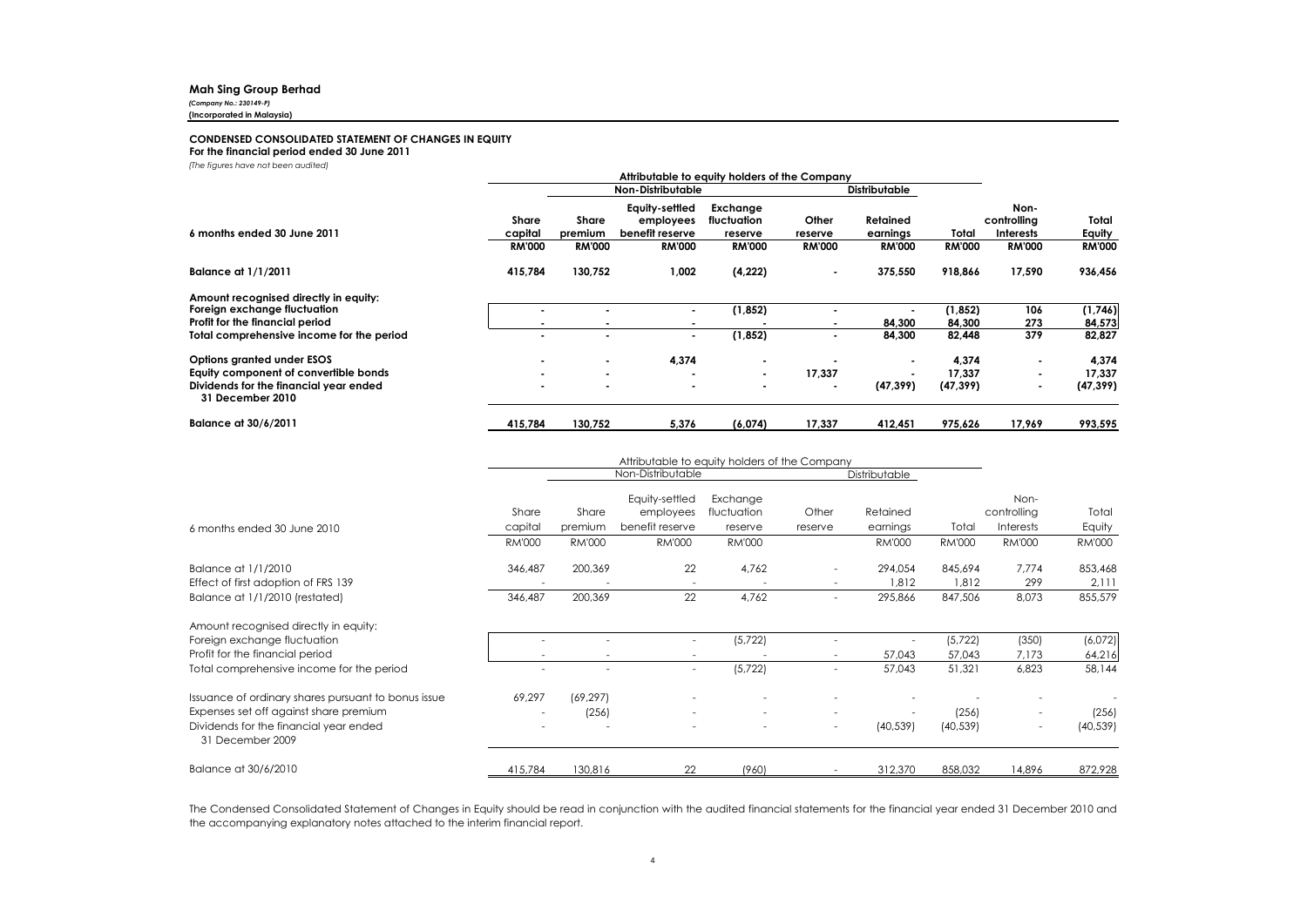*(Company No.: 230149-P)* **(Incorporated in Malaysia)**

## **CONDENSED CONSOLIDATED STATEMENT OF CASH FLOW**

**For the financial period ended 30 June 2011**

*(The figures have not been audited)*

| ended<br>ended<br>30/6/2011<br>30/6/2010<br><b>RM'000</b><br>RM'000              | 6 months |
|----------------------------------------------------------------------------------|----------|
|                                                                                  |          |
|                                                                                  |          |
|                                                                                  |          |
|                                                                                  |          |
| (22, 903)<br>Net cash used in operating activities<br>(213,612)                  |          |
| (2,729)<br>Net cash used in investing activities<br>(6, 501)                     |          |
| Net cash from financing activities<br>565,251<br>157,058                         |          |
| Net increase/(decrease) in cash and cash equivalents<br>535,847<br>(59, 283)     |          |
| (1, 304)<br>(4,753)<br>Effects of exchange rate changes                          |          |
| Cash and cash equivalents at beginning of financial period<br>246,479<br>356,564 |          |
| Cash and cash equivalents at end of financial period<br>292,528<br>781,022       |          |

Cash and cash equivalents at the end of the financial period comprise the following:

|                                                        | As at<br>30/6/2011<br><b>RM'000</b> | As at<br>30/6/2010<br>RM'000 |
|--------------------------------------------------------|-------------------------------------|------------------------------|
| Deposits with licensed banks<br>Cash and bank balances | 644.541<br>158,827                  | 155,792<br>137,787           |
|                                                        | 803.368                             | 293,579                      |
| Less: Deposits in Escrow Account                       | (22, 346)<br>781,022                | 1,051<br>292,528             |

The Condensed Consolidated Statement of Cash Flow should be read in conjunction with the audited financial statements for the financial year ended 31 December 2010 and the accompanying explanatory notes attached to the interim financial report.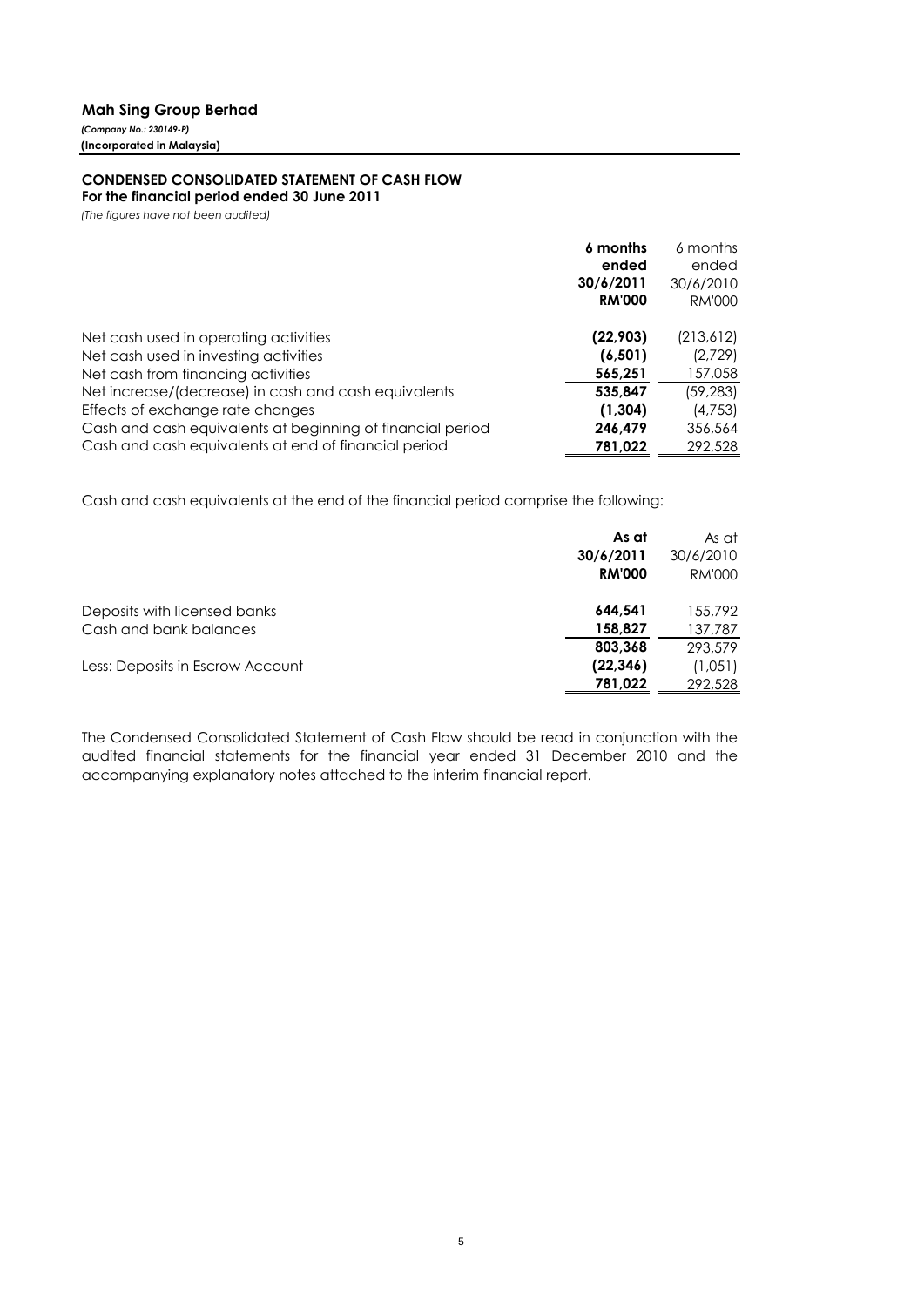#### **A Explanatory Notes**

### **A1 Basis of Preparation**

The interim financial report is unaudited and has been prepared in accordance with Financial Reporting Standard ("FRS") No. 134 : Interim Financial Reporting and Paragraph 9.22 of the Listing Requirements of Bursa Malaysia Securities Berhad ("Bursa Securities").

The interim financial report should be read in conjunction with the Group's audited financial statements for the financial year ended 31 December 2010. The explanatory notes attached to the interim financial report provides an explanation of events and transactions that are significant to an understanding of the changes in the financial position and performance of the Group since the financial year ended 31 December 2010.

The significant accounting policies and methods of computation adopted for the interim financial report is consistent with those adopted for the audited financial statements for the financial year ended 31 December 2010 save for the adoption of the following:

| FRS 3 (revised)      | <b>Business combinations</b>                         |
|----------------------|------------------------------------------------------|
| FRS 127 (revised)    | Consolidated and separate financial statements       |
| Amendment to FRS 1   | First-time adoption of financial reporting standards |
| Amendment to FRS 2   | Share-based Payment                                  |
| Amendment to FRS 7   | Financial Instruments: Disclosure                    |
| Amendment to FRS 132 | Financial Instruments: Presentation                  |
| Amendment to FRS 138 | Intangible assets                                    |
| IC Interpretation 4  | Determining whether an arrangement contains a lease  |
| IC Interpretation 9  | Reassessment of embedded derivatives                 |
| IC Interpretation 17 | Distributions of Non-cash Assets to Owners           |
| IC Interpretation 18 | Transfers of Assets from Customers                   |

The adoption of the above revised FRSs, amendments to FRSs and Interpretations does not have any material impact on the financial statements of the Group.

#### **A2 Seasonal or cyclical factors**

The operations of the Group were not significantly affected by any seasonal or cyclical factors during the financial period under review.

#### **A3 Unusual items affecting assets, liabilities, equity, net income or cash flows**

There were no unusual items affecting the assets, liabilities, equity, net income or cash flows of the Group for the financial period under review.

#### **A4 Changes in estimates**

There were no material changes in estimates for the financial period under review.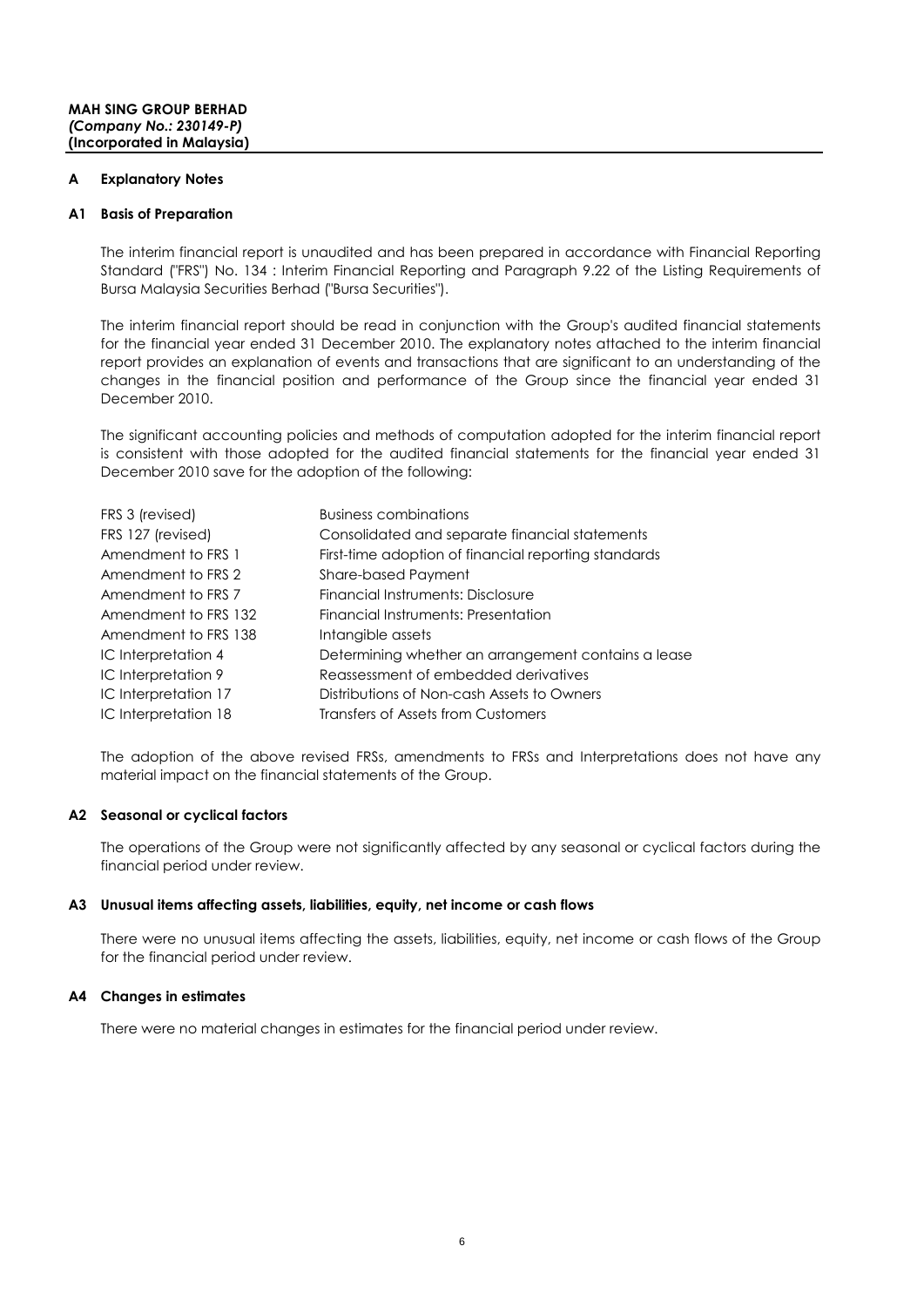#### **A5 Debt and equity securities**

For the financial period under review, there were no issuance and repayment of debt and equity securities, share buybacks, share cancellations, share held as treasury shares and resale of treasury shares except for the issuance of RM325 million nominal value of 7-year Redeemable Convertible Secured Bonds, which was completed on 10 June 2011.

### **A6 Dividends paid**

No dividend was paid in the current financial period under review.

### **A7 Segment reporting**

## **Period ended 30 June 2011**

| T CHOQ CHQCQ OO JOHC ZOTT     |                   |                 |                       |                    |               |
|-------------------------------|-------------------|-----------------|-----------------------|--------------------|---------------|
|                               |                   |                 | Investment<br>Holding |                    |               |
|                               | <b>Properties</b> | <b>Plastics</b> | & Others              | <b>Elimination</b> | Consolidated  |
|                               | <b>RM'000</b>     | <b>RM'000</b>   | <b>RM'000</b>         | <b>RM'000</b>      | <b>RM'000</b> |
| <b>REVENUE</b>                |                   |                 |                       |                    |               |
| External revenue              | 626,134           | 99,402          | 2,338                 |                    | 727,874       |
| Inter-segment                 |                   |                 | 85,748                | (85,748)           |               |
| Total revenue                 | 626,134           | 99,402          | 88,086                | (85,748)           | 727,874       |
| <b>RESULTS</b>                |                   |                 |                       |                    |               |
| <b>Operating profit</b>       | 126,281           | 10,356          | 67,673                | (84, 147)          | 120,163       |
| Interest income               |                   |                 |                       |                    | 876           |
| <b>Finance costs</b>          |                   |                 |                       |                    | (865)         |
| Income tax                    |                   |                 |                       |                    | (35,601)      |
| Profit for the period         |                   |                 |                       |                    | 84,573        |
| <b>OTHER INFORMATION</b>      |                   |                 |                       |                    |               |
| Capital expenditure           | 2,530             | 3,999           | 82                    |                    | 6,611         |
| Depreciation and amortisation | 1,108             | 3,925           | 48                    |                    | 5,081         |
|                               |                   |                 |                       |                    |               |

Period ended 30 June 2010

|                                                                                                               |               |                 | Investment<br>Holding |               |                                                 |
|---------------------------------------------------------------------------------------------------------------|---------------|-----------------|-----------------------|---------------|-------------------------------------------------|
|                                                                                                               | Properties    | <b>Plastics</b> | & Others              | Elimination   | Consolidated                                    |
| <b>REVENUE</b>                                                                                                | <b>RM'000</b> | <b>RM'000</b>   | <b>RM'000</b>         | <b>RM'000</b> | <b>RM'000</b>                                   |
| External revenue                                                                                              | 437,785       | 88,495          | 1.082                 |               | 527,362                                         |
| Inter-segment                                                                                                 |               |                 |                       | 17            |                                                 |
| Total revenue                                                                                                 | 437,785       | 88,495          | 1,089                 | 17            | 527,362                                         |
| <b>RESULTS</b><br>Operating profit<br>Interest income<br>Finance costs<br>Income tax<br>Profit for the period | 87,725        | 8,512           | (11, 158)             | 5,387         | 90,466<br>230<br>(1,018)<br>(25, 462)<br>64,216 |
| OTHER INFORMATION<br>Capital expenditure<br>Depreciation and amortisation                                     | 536<br>1,641  | 2,997<br>4,642  | 27<br>46              |               | 3,560<br>6,329                                  |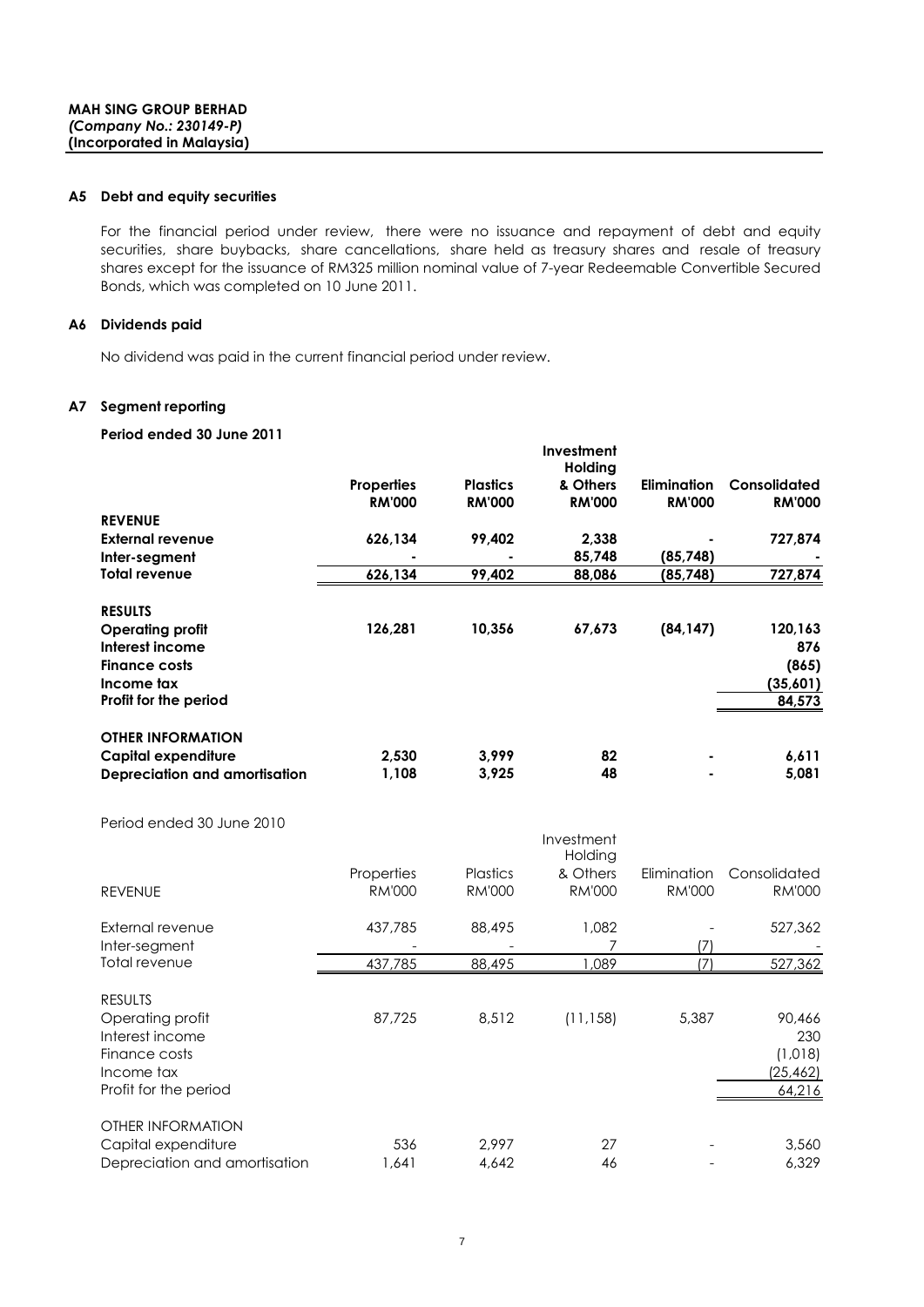#### **A8 Material subsequent events**

Save as disclosed in B8, there were no material events subsequent to the end of reporting period until 12 August 2011, being the latest practicable date which is not earlier than 7 days from the date of issuance of this Interim Financial Report.

### **A9 Changes in the composition of the Group**

There were no changes in the composition of the Group for the current quarter and financial period todate except for the following:

- 1) On 19 January 2011, the Company acquired the entire issued and paid-up share capital of Elite Park Development Sdn Bhd, a private limited company incorporated in Malaysia, with an authorised share capital of RM100,000 comprising 100,000 ordinary shares of RM1.00 each, of which 2 ordinary shares of RM1.00 each have been issued and fully paid-up, for a cash consideration of RM2.00.
- 2) On 25 March 2011, the Company acquired the entire issued and paid-up share capital of the following companies for a cash consideration of RM2.00 each respectively:
	- a) Capitol Avenue Development Sdn Bhd, a private limited company incorporated in Malaysia, with an authorised share capital of RM100,000 comprising 100,000 ordinary shares of RM1.00 each, of which 2 ordinary shares of RM1.00 each have been issued and fully paid-up; and
	- b) Liberty Property Management Sdn Bhd, a private limited company incorporated in Malaysia, with an authorised share capital of RM100,000 comprising 100,000 ordinary shares of RM1.00 each, of which 2 ordinary shares of RM1.00 each have been issued and fully paid-up.
- 3) On 15 April 2011, the Company acquired the entire issued and paid-up share capital of Marvellous Vantage Sdn Bhd, a private limited company incorporated in Malaysia, with an authorised share capital of RM100,000 comprising 100,000 ordinary shares of RM1.00 each, of which 2 ordinary shares of RM1.00 each have been issued and fully paid-up, for a cash consideration of RM2.00.

### **A10 Changes in contingent liabilities or contingent assets**

Changes in contingent liabilities of the Group since the last annual audited position at 31 December 2010 is in the form of additional bank guarantees amounting to RM955,750.

### **A11 Capital Commitments**

|                                                                         | 30/6/2011<br><b>RM'000</b> |
|-------------------------------------------------------------------------|----------------------------|
| Contractual commitment for acquisition of property, plant and equipment | 13,471                     |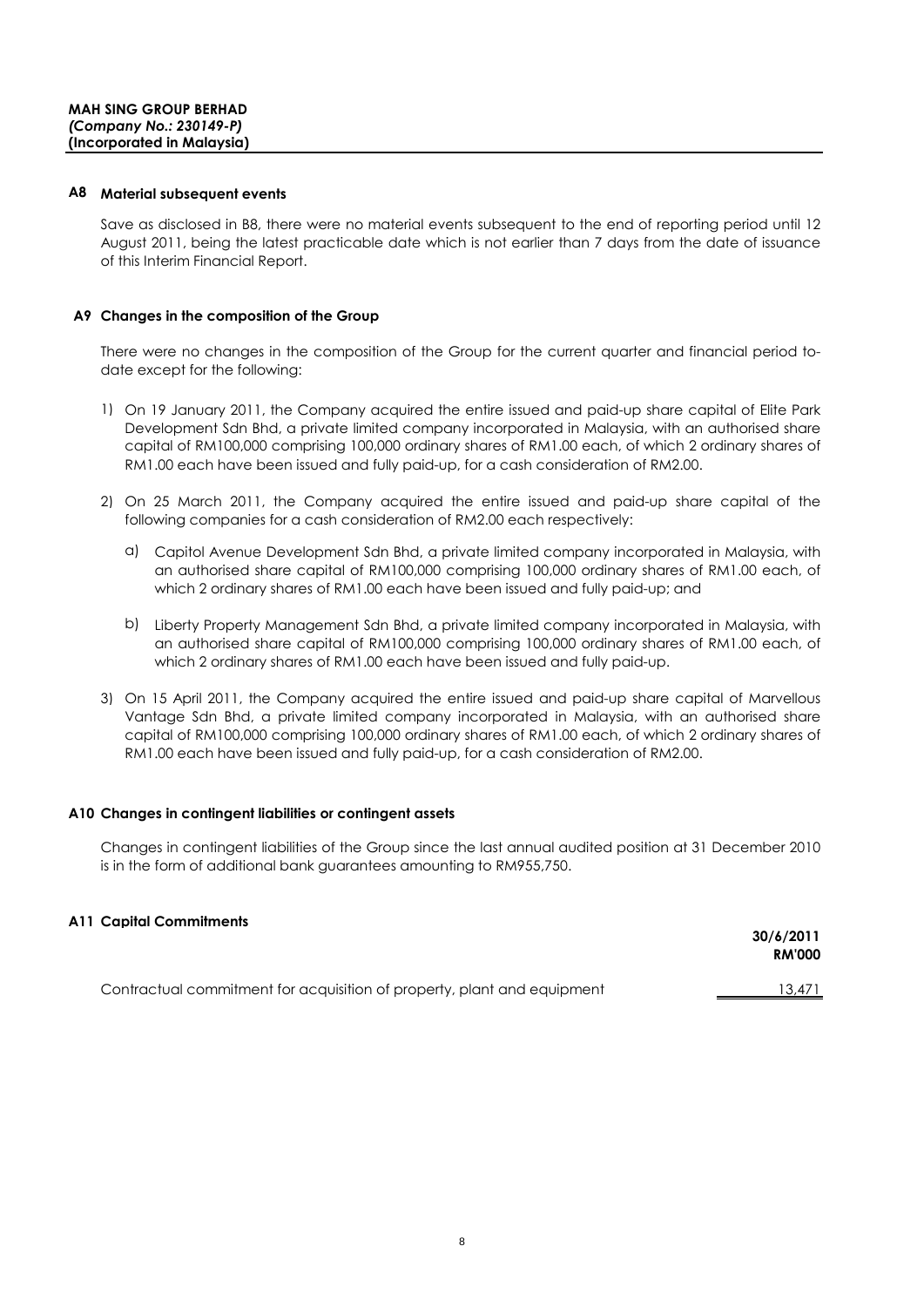#### **A12 Operating Lease Commitments**

### **As Lessee - for the lease of commercial buildings**

The future operating lease commitments for rental of commercial buildings contracted for as at end of reporting period but not recognised as liabilities are as follows:-

|                                              | <b>RM'000</b> |
|----------------------------------------------|---------------|
| Future minimum lease payments                | 69.514        |
| Less: rental receivable                      | (15,848)      |
| <b>Net</b>                                   | 53,666        |
|                                              |               |
| Not later than 1 year                        | 31,517        |
| Later than 1 year and not later than 3 years | 22,149        |
|                                              | 53,666        |

The operating lease commitments are in respect of leaseback of commercial buildings ie *The Icon, Jalan Tun Razak* and *Southgate Commercial Centre* from the purchasers at 7% and 8% per annum of the respective buildings' sale considerations. The lease is for a period of 3 and 2 years from the commencement date as set out in the respective leaseback agreements. Leaseback for *The Icon, Jalan Tun Razak* shall expire by December 2012. Southgate Commercial Centre lease commitment is expected to commence in September 2011.

The lease commitments are expected to be offset with increasing income from subletting of the said commercial buildings. The Group is in active negotiation with several prospective tenants and will continue to sign up quality tenants given the commercial buildings' strategic locations and award winning concepts.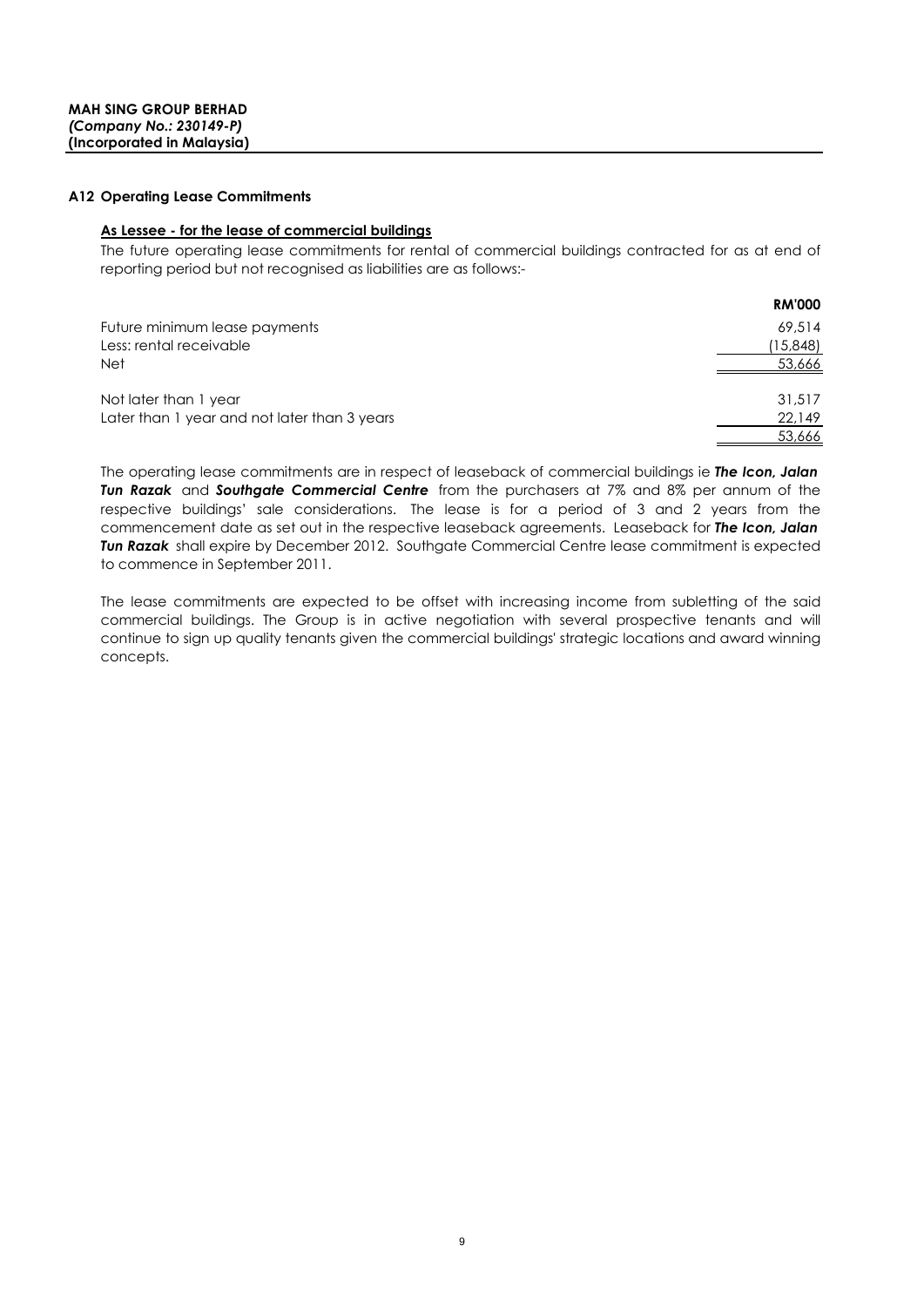#### **B Explanatory Notes Pursuant to Appendix 9B of the Listing Requirements of Bursa Malaysia Securities Berhad**

#### **B1 Review of Group performance**

The Group recorded strong revenue and net profit of RM727.9 million and RM84.3 million for the first half of 2011. This represents 38% improvement for revenue and 48% improvement for net profit over the corresponding period in the previous year. The current quarter revenue and net profit of RM416.1 million and RM43.1 million represents 44% and 48% improvement respectively over same quarter last year.

Revenue and profit for the quarter is attributable to property development activities carried out in Kuala Lumpur, Klang Valley, Penang Island and Johor Bahru. Ongoing projects that contributed to revenue and profit include *Garden Residence* in Cyberjaya, *Kinrara Residence* in Puchong, *Perdana Residence 2* in Selayang, *M-Suites* in Jalan Ampang, *One Legenda* and *Hijauan Residence* in Cheras, *Kemuning Residence* in Shah Alam and *Aman Perdana* in Meru - Shah Alam. Also contributing are commercial projects such as *Southgate Commercial Centre* in Sungai Besi, *StarParc Point* in Setapak and industrial projects, *i-Parc 1* and *i-Parc 3* in Bukit Jelutong as well as *i-Parc 2* in Shah Alam. Projects in Penang Island, *Residence @ Southbay* and *Legenda @ Southbay* and in Johor Bahru, *Sierra Perdana* , *Sri Pulai* **Perdana 2** and *Austin Perdana* also contributed to revenue and profit*.* The Plastics division continued to contribute positively to the Group's performance.

The Group has achieved property sales of RM1.24 billion as of 30 June 2011, representing 62% of its full year 2011 sales target of more than RM2 billion. The remarkable sales achieved and timely execution continued to provide steady cashflows and liquidity. The Group's balance sheets remain healthy with net gearing ratio at 0.21 as at 30 June 2011.

### **B2 Material change in quarterly results compared with the immediate preceding quarter**

The Group's current quarter profit before taxation of RM62.0 million is 6.5% higher than the preceding quarter ended 31 March 2011. The better performance is mainly attributable to higher profit contribution from property development activities.

### **B3 Prospects for the current financial year**

The maiden launch of *Icon City* , Petaling Jaya in July 2011 was a huge success, with record sales of more than RM420 million. Incorporating 3 green standards, namely Malaysia's Green Building Index, Singapore's Green Mark and the US's stringent LEED in its various components, the *Icon City* , Petaling Jaya is expected to generate RM3.2 billion in Gross Development Value (GDV). The overwhelming takeup at this recent launch further confirmed the view that demand remains firm for well-located properties with good concept and design, offered by branded developer.

The Group also achieved new milestone in its landbanking with the recent proposed joint development of *M Sentral* , Jalan Tun Razak. Strategically located at the former Pekeliling flats area, this joint development presents an opportunity for the Group to participate in one of the largest privatized urban regeneration project in Kuala Lumpur.

The multiple-location, multiple-sector portfolio of 35 projects provides the Group with flexibility to time new launches and new releases according to market trend and demand. With strong balance sheets and established branding, the Group is well positioned to seize opportunities arising for quality land acquisition or to enter into joint venture to further build on its earnings base for sustainable long term growth.

The Group's fast turnaround business model and execution track record has made it the most efficient developer amongst industry peers in terms of asset utilization, with asset turnover ratio consistently above 45% for the last 5 years. With unbilled locked in sales and remaining GDV estimated at more than RM14.5 billion, the Group is confident of strong performance for the immediate year and beyond.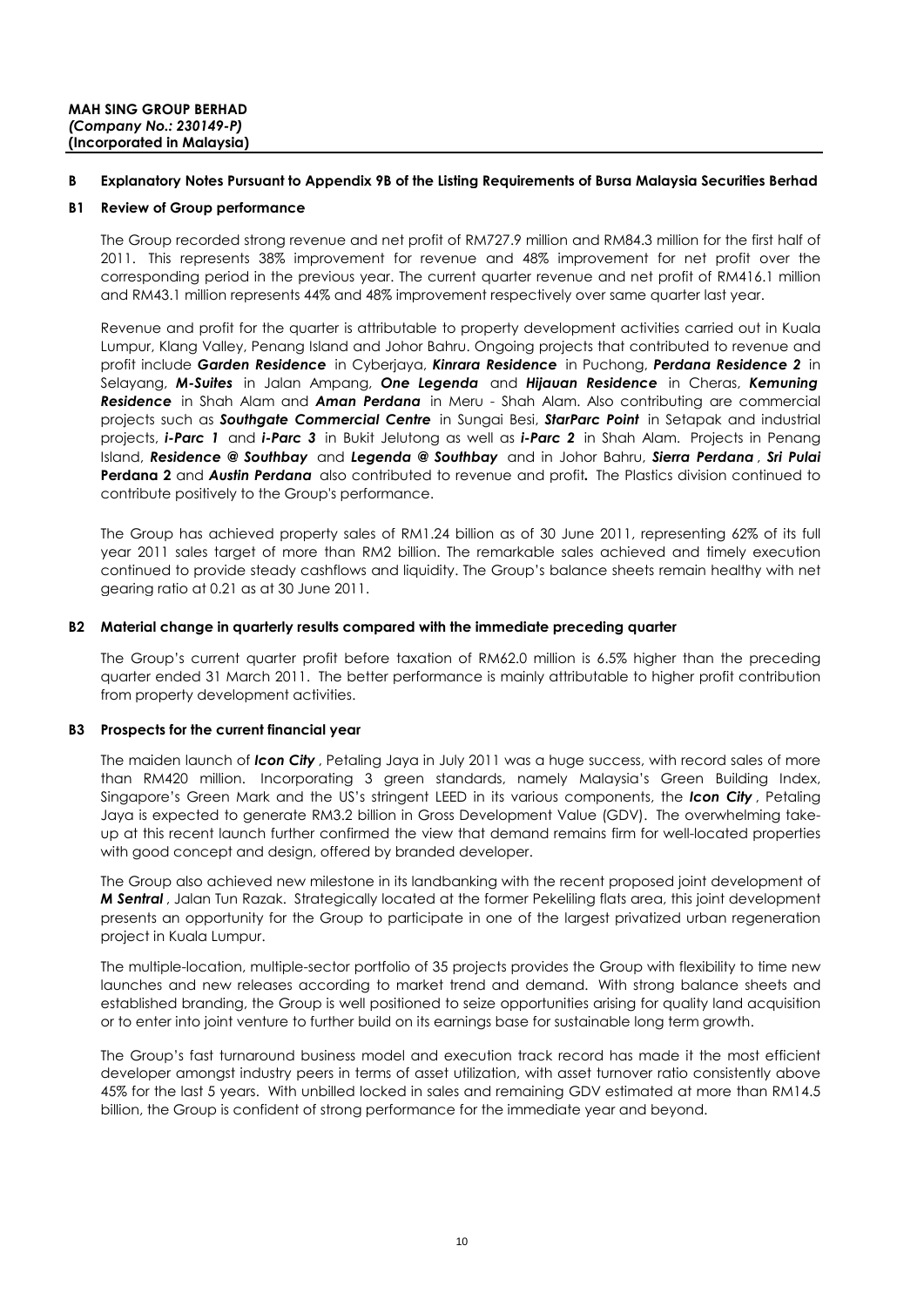#### **B4 Profit forecast**

Not applicable as the Group has not issued profit forecast or profit guarantee in a public document.

#### **B5 Income tax expense**

|                                        | 3 months ended |           | Period ended  |               |
|----------------------------------------|----------------|-----------|---------------|---------------|
|                                        | 30/6/2011      | 30/6/2010 | 30/6/2011     | 30/6/2010     |
|                                        | <b>RM'000</b>  | RM'000    | <b>RM'000</b> | <b>RM'000</b> |
| Current tax:                           |                |           |               |               |
| Malaysian income tax                   | 21,230         | 14,478    | 38,884        | 28,074        |
| Foreign tax                            | 586            | 907       | 1,417         | 1,121         |
|                                        | 21,816         | 15,385    | 40,301        | 29,195        |
| Over provision of Malaysian income tax |                |           |               |               |
| in prior year                          | ٠              | 17        |               | (3,733)       |
|                                        | 21,816         | 15.378    | 40.301        | 25,462        |
| Deferred taxation                      |                |           |               |               |
| Malaysian deferred tax                 | (2,500)        |           | (4,700)       |               |
|                                        | 19,316         | 15,378    | 35,601        | 25,462        |

The Group's effective tax rate for the current financial year is higher than the statutory tax rate of 25% mainly due to non-tax deductible expenses and non-recognition of deferred tax assets for certain temporary differences.

#### **B6 Profits/(losses) on sale of unquoted investments and/or properties**

There were no profits/losses on sales of unquoted investments and/or properties which are not in the ordinary course of the Group's business for the current quarter under review.

### **B7 Quoted securities**

The Group does not hold any quoted securities as at 30 June 2011.

### **B8 Status of corporate proposals**

The following corporate proposals announced by the Company have not been completed as at 12 August 2011 (being the latest practicable date which is not earlier than 7 days from the date of issuance of this Interim Financial Report):

1) On 2 December 2009, the Company's wholly-owned subsidiary, Mah Sing International (HK) Limited ("Mah Sing International"), jointly with Danlong Realty (Beijing) Limited entered into a letter of intent with the Wujin District People's Government, Changzhou City ("Wujin Government") to develop a mixed property development project on all that piece of land measuring approximately 87.31 acres located in Wujin, Changzhou City, Jiangsu Province, the People Republic of China. As announced on 24 December 2009, Mah Sing Property Consulting (Changzhou) Pte Ltd with an initial registered capital of USD29.8 million was set up as a wholly owned subsidiary of Mah Sing International in China as requested by Wujin Government for the purpose of acquisition of land use rights in Wujin to develop the mixed property development project.

Since the above announcements, the relevant parties are still in negotiation with the Wujin Government to obtain the land use rights.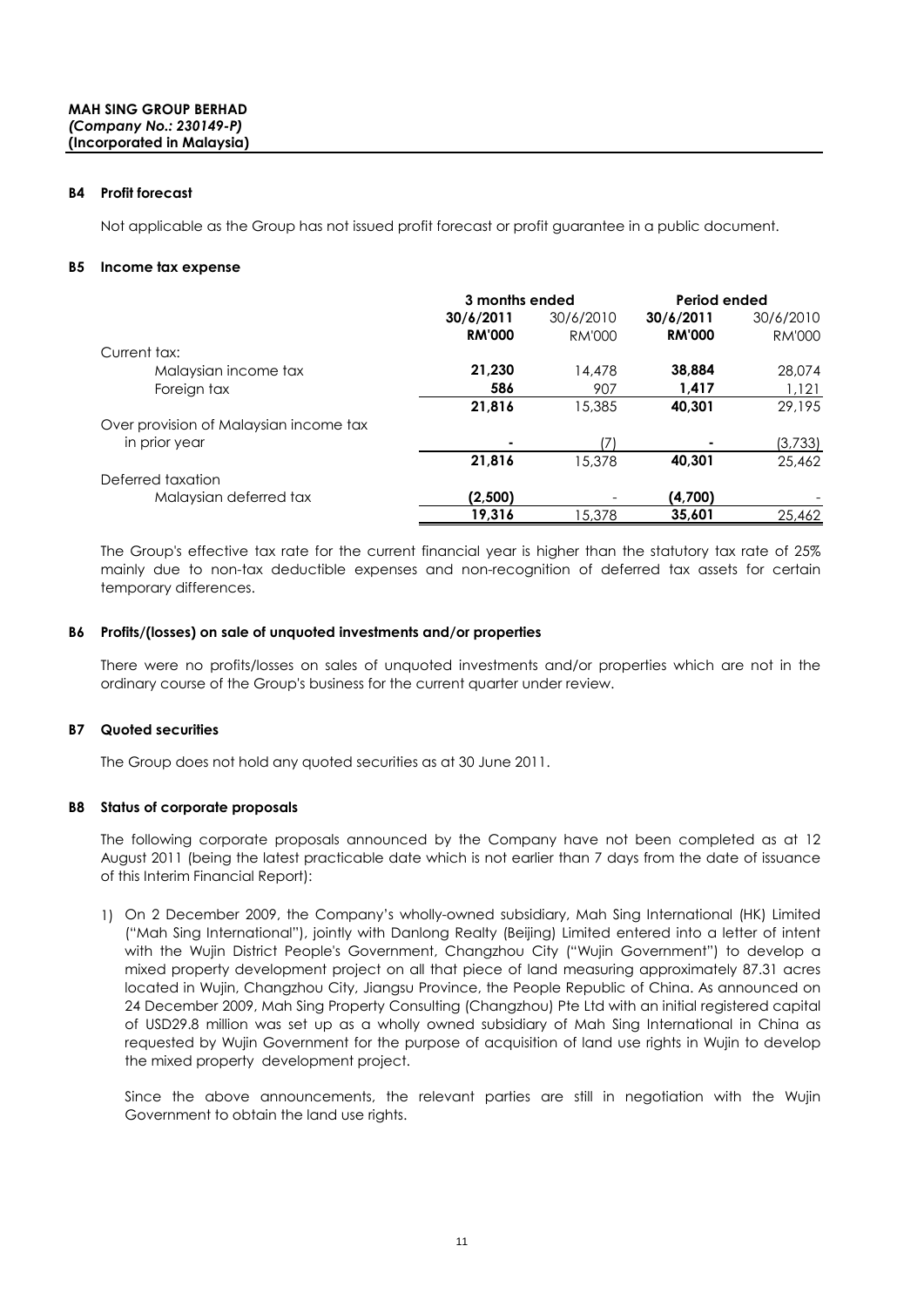- 2) On 5 July 2010, the Company's wholly-owned subsidiary, Grand Prestige Development Sdn Bhd ("Grand Prestige") entered into a Joint Venture Agreement ("JVA") with Medan Damai Sdn Bhd ("Medan Damai") for the joint development of a piece of residential land in Kinrara with total gross area measuring approximately 13.2 acres (net aggregate area of 7.59 acres) in Mukim Petaling, Daerah Petaling, Negeri Selangor Darul Ehsan ("JV Land"). Under the terms of the JVA, Medan Damai shall grant Grand Prestige the exclusive rights to continue with the sales and development of the JV Land in return for an entitlement sum of RM35,403,863.85.
- 3) On 12 April 2011, the Company's wholly-owned subsidiary, Mah Sing Properties Sdn Bhd entered into 9 separate sale and purchase agreements ("SPA") with several parties for the acquisition of 9 parcels of contiguous prime freehold land measuring approximately 205.72 acres, all in Mukim Tanjung Kupang, Daerah Johor Bahru, Johor Darul Ta'zim for a total cash consideration of RM54,704,571.20.

The special terms and conditions for the relevant SPAs have been fulfilled.

4) On 2 August 2011, the Company's wholly-owned subsidiary, Grand Pavilion Development Sdn Bhd ("Grand Pavilion") entered into a Joint Venture Agreement ("JVA") with Asie Sdn Bhd ("Asie") and Usaha Nusantara Sdn Bhd ("Usaha Nusantara"), a wholly-owned subsidiary of Asie, for the proposed joint development of a parcel of prime leasehold land situated along Jalan Tun Razak measuring approximately 4.08 acres held under Lot P.T. 76, Seksyen 47, Jalan Tun Razak, Kuala Lumpur ("JV Land") ("Proposed Joint Development"). Under the terms of the JVA, Usaha Nusantara shall grant Grand Pavilion the sole and absolute right to undertake the development of the JV Land for an entitlement of RM106.60 million to be settled 60% in cash (RM63.96 million) and 40% by way of issuance of shares in the share capital of Grand Pavilion.

The JVA has yet to become unconditional pending fulfilment of conditions precedent.

5) The status of utilisation of proceeds raised from issuance of RM325 million nominal value of 7-year Redeemable Convertible Secured Bonds, amounting to RM289,477,500 as at 12 August 2011 is as follows:

| <b>Purpose</b>                                 | Approved<br>utilisation<br><b>RM'000</b> | Actual<br>utilisation<br><b>RM'000</b> | <b>Balance</b><br>unutilised<br><b>RM'000</b> | Intended<br>timeframe<br>for utilisation |
|------------------------------------------------|------------------------------------------|----------------------------------------|-----------------------------------------------|------------------------------------------|
| Development cost for the<br>Southgate Property | 50,000                                   | (50,000)                               | $\overline{\phantom{a}}$                      |                                          |
| Land acquisitions                              | 100,000                                  | (100,000)                              | $\overline{\phantom{a}}$                      |                                          |
| Working capital / Repayment                    | 139,478                                  | (58, 308)                              | 81,170                                        |                                          |
| of borrowing<br>Total                          | 289,478                                  | (208,308)                              | 81,170                                        | Within 12<br>months                      |
|                                                |                                          |                                        |                                               |                                          |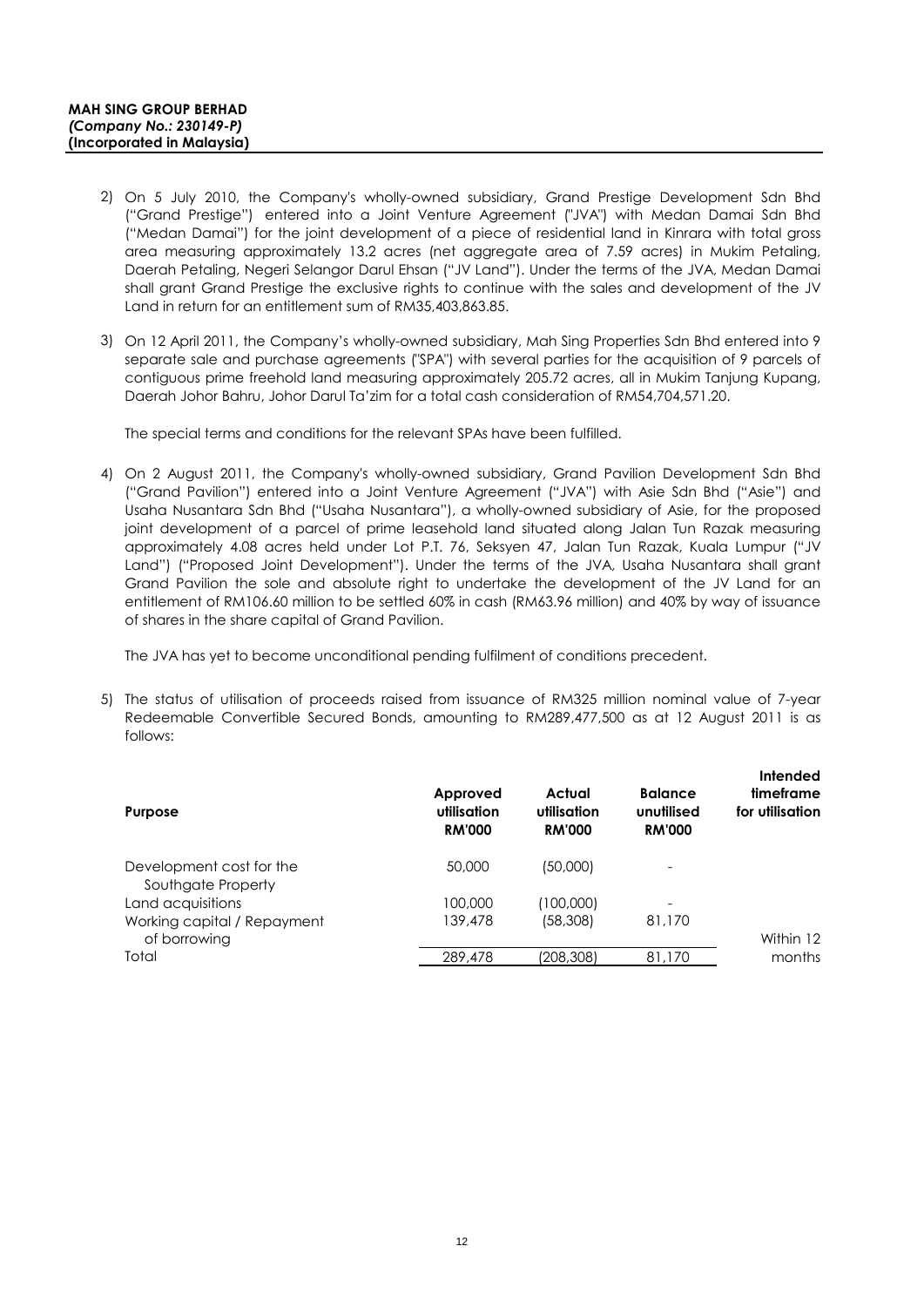#### **B9 Group borrowings and debt securities**

Total group borrowings as at 30 June 2011 are as follows:

|                                 | Unsecured<br><b>RM'000</b> | Secured<br><b>RM'000</b> | Secured<br><b>RM'000</b> | Secured<br><b>RM'000</b> | Total<br><b>RM'000</b> |
|---------------------------------|----------------------------|--------------------------|--------------------------|--------------------------|------------------------|
| (Denominated in)                | (RM)                       | (RM)                     | (Indonesian<br>Rupiah)   | (USD)                    |                        |
| Redeemable convertible bonds    |                            |                          |                          |                          |                        |
| - after 12 months               |                            | 265,999                  |                          |                          | 265,999                |
| Term loans payable              |                            |                          |                          |                          |                        |
| - within 12 months              |                            | 91,008                   | 811                      |                          | 91,819                 |
| - after 12 months               |                            | 588,070                  | 1.996                    |                          | 590,066                |
|                                 |                            | 679,078                  | 2.807                    |                          | 681,885                |
| Short term borrowings           | 50,000                     | 12,150                   |                          | 604                      | 62,754                 |
| Finance lease and hire purchase |                            |                          |                          |                          |                        |
| - within 12 months              |                            | 1,411                    |                          |                          | 1,411                  |
| - after 12 months               |                            | 2,623                    |                          |                          | 2,623                  |
|                                 |                            | 4,034                    |                          |                          | 4,034                  |
| Total                           | 50,000                     | 961,261                  | 2,807                    | 604                      | 014,672. ا             |

# **B10 Derivative financial instruments**

The Group does not have any outstanding derivative financial instruments as at 30 June 2011.

#### **B11 Material litigation**

The Group is not engaged in any material litigation as at 12 August 2011, being the latest practicable date which is not earlier than 7 days from the date of issuance of this Interim Financial Report.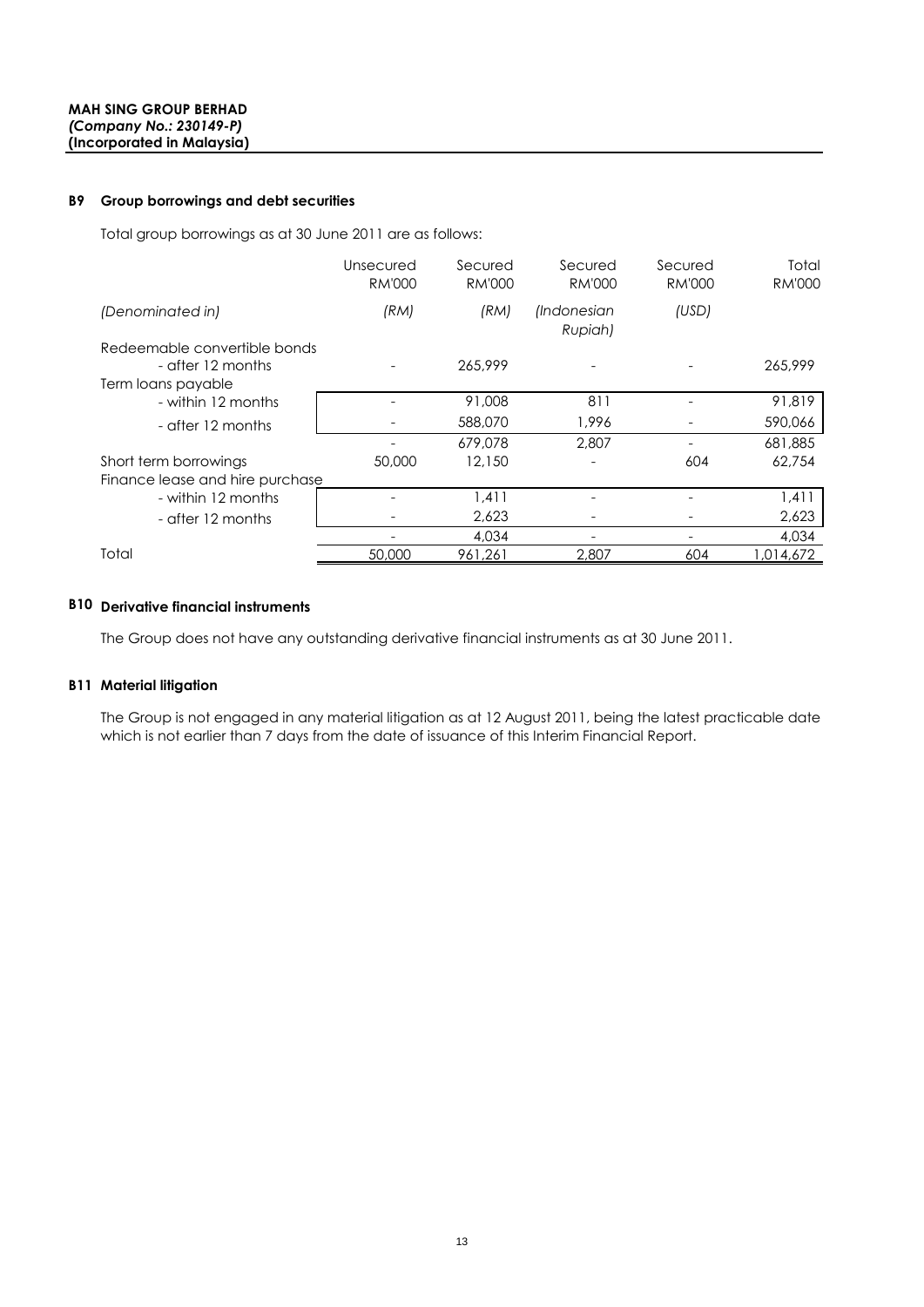#### **B12 Realised and unrealised earnings or losses disclosure**

The retained earnings as at 30 June 2011 and 31 December 2010 is analysed as follows:

|                                                             | 30/6/2011     | 31/12/2010 |
|-------------------------------------------------------------|---------------|------------|
|                                                             | <b>RM'000</b> | RM'000     |
| Total retained earnings of the Company and its subsidiaries |               |            |
| - Realised                                                  | 433.763       | 390,476    |
| - Unrealised                                                | (7.085)       | 3,764      |
|                                                             | 426,678       | 394.240    |
| Less: Consolidation adjustments                             | (14.227)      | (18,690)   |
| Total group retained earnings as per consolidated accounts  | 412.451       | 375,550    |

#### **B13 Dividend proposed**

No dividend has been proposed for the second quarter ended 30 June 2011.

In respect of the previous financial year ended 31 December 2010:

- i) At the Annual General Meeting held on 30 June 2011, the shareholders of the Company approved the first and final dividend of 7.6 sen per ordinary share of RM0.50 each, less income tax of 25% (2009: 6.5 sen per ordinary share of RM0.50 each, less income tax of 25%) in respect of the financial year ended 31 December 2010.
- ii) The dividend will be paid on 28 September 2011.
- iii) A Depositor shall qualify for entitilement to the dividend only in respect of:
	- (a) Shares transferred into the Depositor's Securities Account before 4.00 p.m. on 15 September 2011 in respect of transfers; and
	- (b) Shares bought on the Bursa Malaysia Securities Berhad up to 5.00 p.m. on 12 September 2011 i.e. on a cum entitlement basis according to the Rules of Bursa Malaysia Securities Berhad.

### **B14 Earnings per share ("EPS")**

#### **(a) Basic EPS**

The basic earnings per share has been calculated by dividing the Group's net profit attributable to ordinary equity holders for the period by the weighted average number of ordinary shares in issue.

|                                                        | 3 months ended<br>30/6/2010<br>30/6/2011 |         | Period ended<br>30/6/2010<br>30/6/2011 |         |
|--------------------------------------------------------|------------------------------------------|---------|----------------------------------------|---------|
| Net profit for the period (RM'000)                     | 43,132                                   | 29,159  | 84,300                                 | 57,043  |
| Weighted average number of<br>shares in issue ('000)** | 831,569                                  | 831,569 | 831.569                                | 831,569 |
| Basic EPS (sen)                                        | 5.19                                     | 3.51    | 10.14                                  | 6.86    |